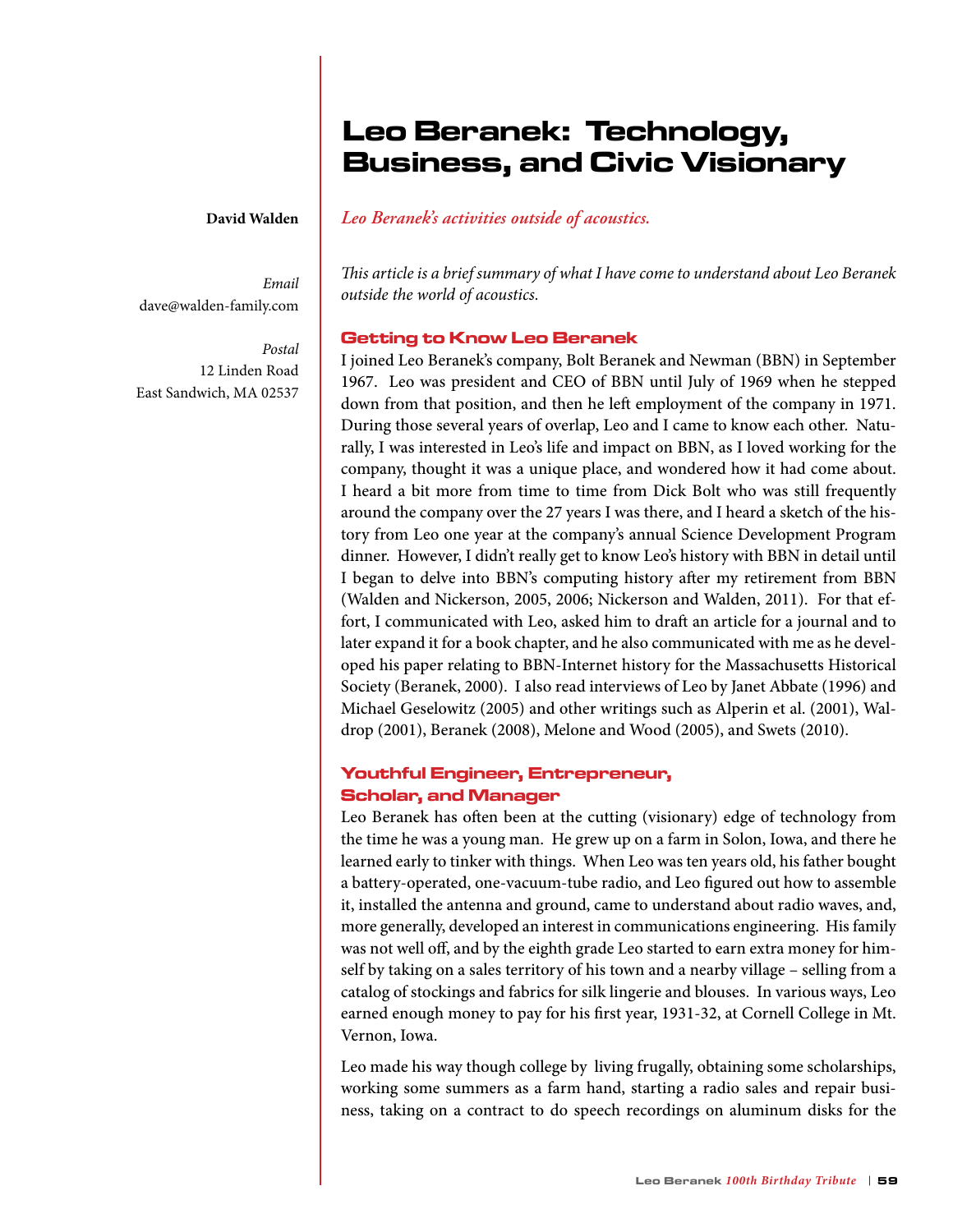#### Leo Beranek: Technology, Business, and Civic Visionary

college speech department, and in other ways. He also left college for a period to work full time at Collins Radio. As required by his financial situation, Leo sold his radio business and bought it back, hired an employee or two, moved into building antenna wiring as radio sales fell off, and finally sold the business again as he graduated college. He also graduated with very close to being a Phi Beta Kappa. In some sense, Leo



managed his college life like one manages a business (in this case, the business of going to college), and doing what was necessary to adapt to the environment and succeed.

Leo applied to local colleges for graduate school. Then one day Leo saw a man with a car with a flat tire on Main Street in his college town; the car had Massachusetts plates and Main Street was a step on the Lincoln Highway going from New York to San Francisco. Leo helped the man change his flat tire and they got to talking. The man was in the radio business. His name was Glenn Browning, and he had written papers about radio that Leo had read. Based on this chance event, Browning recommended that Leo apply to Harvard and later provided a reference at the behest of a Harvard dean. The overfull local colleges did not have room for Leo, but Harvard did and awarded him a scholarship.

Leo moved to Harvard in the fall of 1936, and quickly realized that his savings and scholarship were hardly enough to live on; he lost 20 pounds during his first year of graduate school. However, his grades and lab work were excellent and in his second year he began working part time with one of his professors, Federick Hunt, developing new light-weight pickups for playing phonograph records. The job would limit Leo to taking two courses per term rather than the normal four, but he would have a lab of his own in which to work. He did good work, was acknowledged in a paper by Professor Hunt, generally moved further into the study of noise and vibration, and found a thesis research topic. His research led to two papers published in the *Journal of the Acoustical Society of America* (Beranek, 1940a, b) and a Ph.D. in 1941. From there Leo went on to lead a group in Harvard's newly created Psycho-Acoustic Laboratory.

*Figure 1. Eliot St. (left) and Moulton Street (right) offices of BBN (left photo from Leo Beranek's personal collection; right photo by BBN librarian Jennie Connolly)*

The rest of Leo's career in acoustics will be covered in other papers in this issue. The important thing to note for this paper, though, is that through a combination of intellect, engineering ability, entrepreneurial skill, and practical management aptitude, Leo was preparing himself to found a company of his own when the opportunity arose. Other connections he made, travel he did, projects he led, etc., in the years immediately following his being awarded his doctorate further prepared him as a business leader.

# Building a Culture of Innovation and Diversification at BBN

After World War II, Dick Bolt led the newly established Acoustics Laboratory at MIT (Walden and Nickerson, 2011, Chapter 2). Dick recruited Leo from Harvard to join the MIT laboratory. In 1946 a request arrived at MIT from a New York architect for acoustical help in the design of the United Nations General Headquarters. The request was routed to Dick Bolt, who bid on the job and won it. When the drawings for the project arrived, Dick realized it was too big a job for one man and invited Leo to join in a partnership to take on the job; and Bolt and Beranek was formed. After the UN job, more acoustical work came to the partners, and they added employees and partners, including Bob Newman, while working in space rented from MIT. They incorporated as Bolt Beranek and Newman in 1953 and later moved their quarters from MIT to Eliot St. in the Harvard Square area of Cambridge, MA (**Figure 1**). They then built and moved to a new building on the western edge of Cambridge where BBN still resides today (**Figure 1**).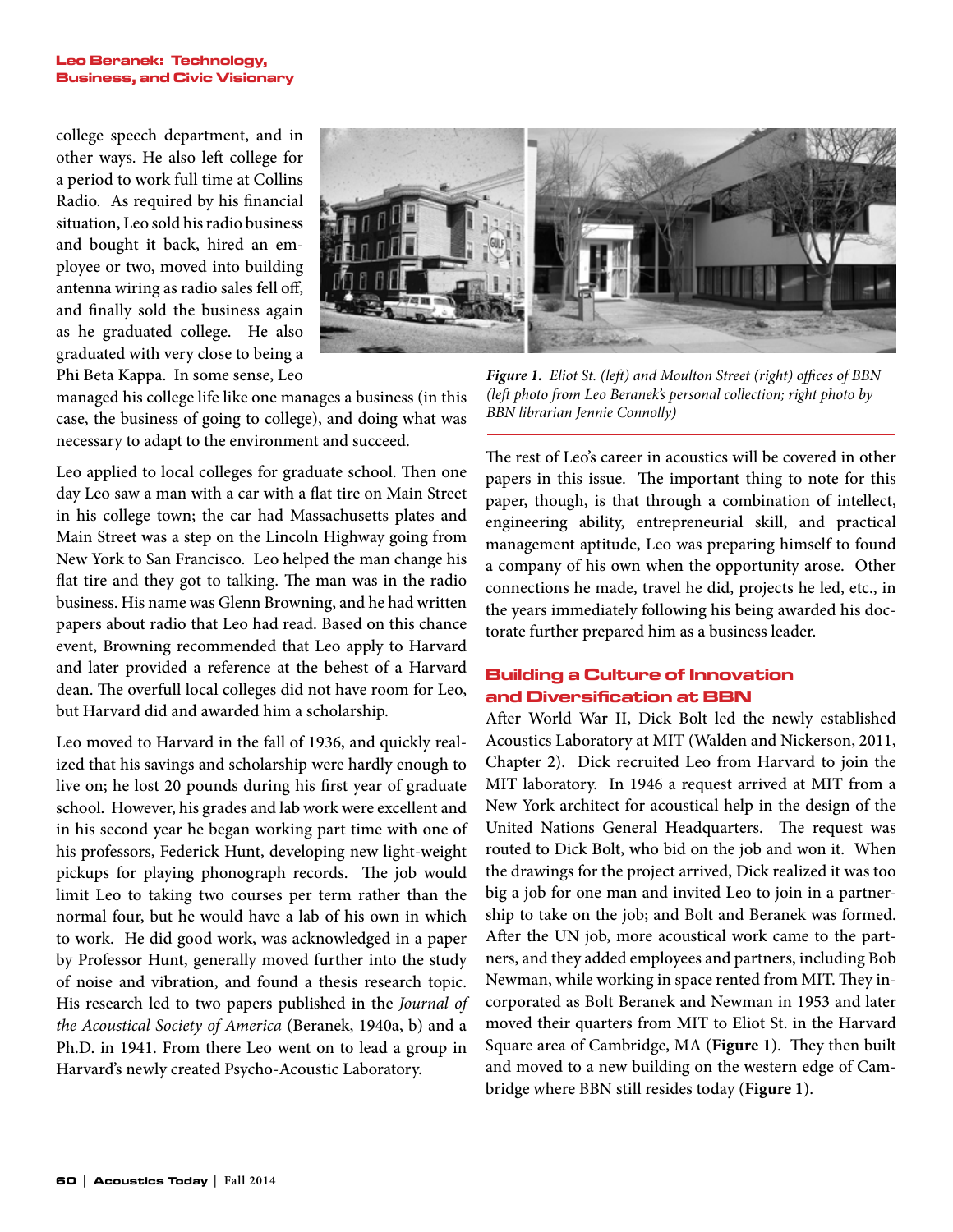In time the company expanded beyond acoustics into the computing R&D arena, as described below. The staff expanded and undertook R&D contracts from clients (primarily government) who wanted work done at the state of the art or just beyond.

To develop in this way, BBN needed smart people who could find and develop appropriate contract opportunities, and corporate flexibility about working in new areas. Led by Leo (and Dick Bolt, Bob Newman, Sam Labate and Jordan Barush, the partners before incorporation), BBN developed a culture that attracted, and typically kept for many years, top people in their respective disciplines and better-than-industry-average people in every business and R&D function (Walden and Nickerson, 2011, Chapters 1 and 5).

BBN turned into sort of a halfway house between university and industry, with the best kind of colleagues and research work as would be found in universities (and fascinating development projects), and with the typical pay levels and lack of teaching duties of industry. BBN kept in close touch with the various Boston-area colleges and universities, and found ways to be involved with soon-to-be top graduates before they finished school. If a really good person was found from a university or elsewhere, BBN hired them without knowing what the person was going to do for the company.

Naturally, people such as these are going to want to do new and bigger things, or at least see their R&D efforts be used broadly in the world. Over the years BBN started a variety of subsidiaries, hatched some spin-offs, and engaged in intellectual property alliances (Walden and Nickerson, 2011, Chapter 6).

Leo was the main shaper of this culture for most of his years at BBN.

### Licklider and Moving BBN into Computing

At Harvard during World War II, psychology and acoustics interacted to solve military command, control, and communication problems in Leo's Electro-Acoustics Laboratory. Psychology and acoustics were also interacting at Harvard's Psycho-Acoustics Laboratory where J.C.R. Licklider ("Lick") led the effort to apply experimental and cognitive psychology to computers. After the war, Leo moved to MIT's Acoustics Laboratory, and there he was instrumental in bringing Licklider to MIT where Lick headed the psychology section of a department in the School of Humanities.



*Figure 2. J.C.R. Licklider and wife Louise in 1959 (photo from Leo Beranek's personal collection)*

At MIT, Lick was active in Norbert Wiener's activities in cybernetics and modeling computational processes in command and control in humans and machines. At MIT's Lincoln Laboratory, Licklider became acquainted with MIT's first interactive computer, Whirlwind (http://en.wikipedia. org/wiki/Whirlwind\_I) and the other pioneering machines that followed.

After Leo Beranek and Dick Bolt founded their partnership, Bolt mostly stayed at MIT until 1956. Beranek moved more quickly to BBN and the company proceeded to develop a consulting, research, and development business across a broad spectrum of acoustics. Gradually the company moved into psychoacoustics and, desiring a contribution to the business from psychologists, Leo naturally thought of Licklider (**Figure 2).** 

Leo has told the story many times (Walden and Nickerson, 2011, Chapter 1). In the mid-1950s, BBN decided to look for research work in using machines to improve human performance. Lick was an outstanding experimental psychologist and knew the new field of digital computers. Leo says that he courted Lick "over numerous lunches" in 1956, and eventually pursuing Lick on a trip to Los Angeles that summer. Lick had to give up a tenured position at MIT but joined BBN, as a vice president, in 1957.

Almost immediately Lick wanted to buy an expensive, stateof-the-art, Royal-McBee computer for his department. Leo has recounted (Walden and Nickerson, 2011, Chapter 1):

 "What are you going to do with it?" I queried. "I don't know," Lick responded, "but if BBN is going to be an important company in the future, it must be in computers."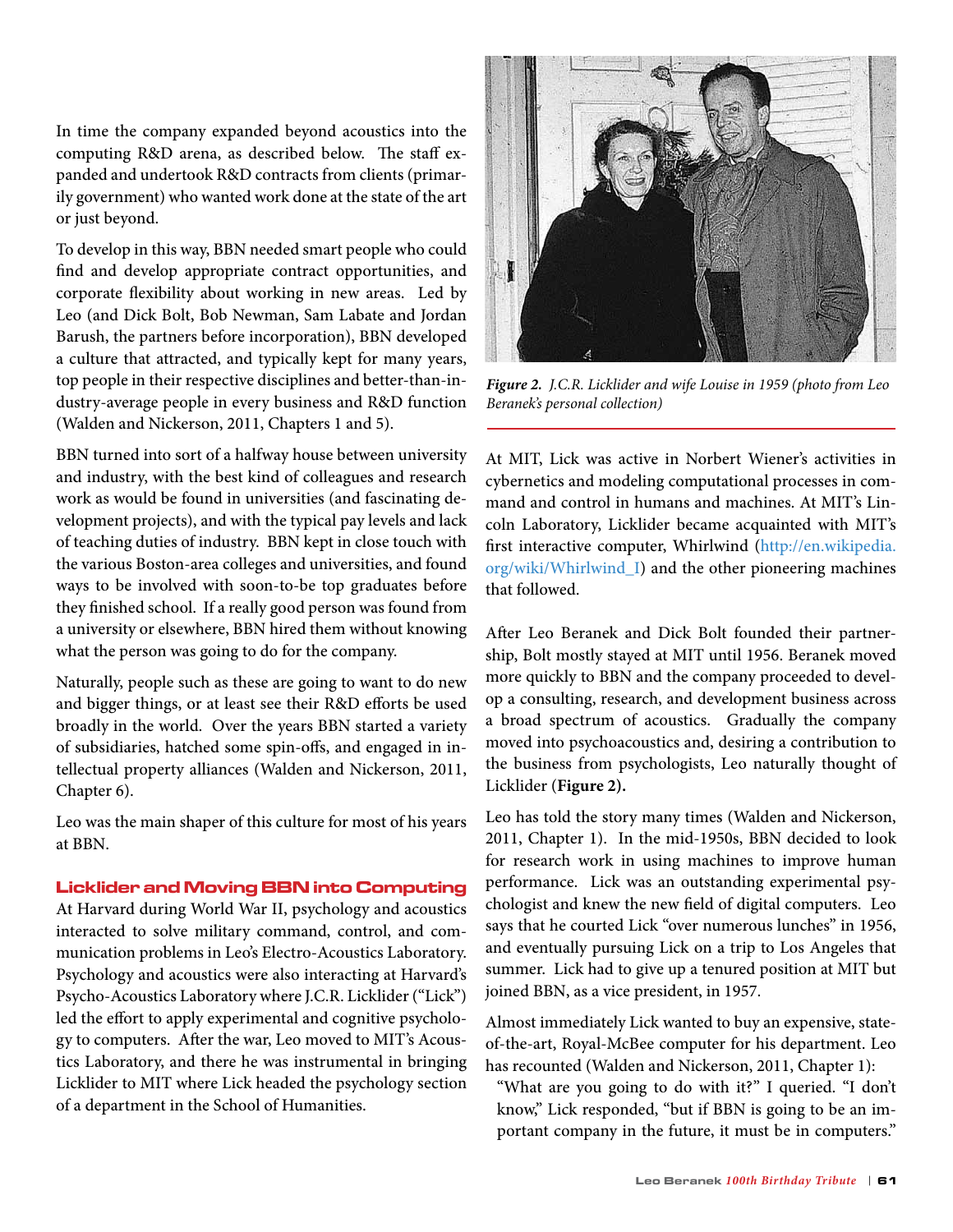#### Leo Beranek: Technology, Business, and Civic Visionary

Although I hesitated at first … I had a great deal of faith in Lick's convictions and finally agreed that BBN should risk the funds."

Ken Olsen and some other members of the Whirlwind development team had left MIT to found Digital Equipment Corporation (DEC) in the suburbs of Boston. When Olsen saw that BBN was becoming interested in computing (i.e., buying the Royal McBee computer), he asked Leo if BBN could be the test site for a month for DEC's prototype PDP-1 computer. Leo agreed, and the computer was installed in BBN's visitor's lobby. Lick and others in his group spent the month discovering what the PDP-1 could do and suggested some improvements. With that experience, BBN decided to take delivery on DEC's first production PDP-1 (**Figure 3**), and Leo and Lick headed to Washington to find some research contracts needing a computer. Lick was correct about computing as a potential business area, and several significant contracts were obtained.

In 1960-1962, Lick spent time thinking of what he called "man-machine" symbiosis and wrote a classic paper that foreshadowed the development of personal computing and computer networks (Licklider, 1960). Then in 1962, Lick left BBN and went to head up the new Information Processing Techniques Office of Department of Defense's (DoD) Advanced Research Projects Agency (ARPA) (Norberg and O'Neill, 1996). He thus was the first in a line of office directors funding the R&D that led to much of what we now know as personal computing and computer networking.

With computing as an area of effort at BBN, various other computer people began to join the company, including Ed Fredkin who subsequently involved MIT Professors Marvin Minsky and John McCarthy as consultants in an effort to build a time-sharing system on the PDP-1. With a timesharing system available (at first rudimentary and then much more usable), other people were attracted to BBN, including people interested in looking into artificial intelligence (AI) and who needed to develop new computing tools in order to do their research.

Over time, psychology, AI and related areas grew into a substantial information sciences research activity, and BBN also began a move into the computer systems business.



*Figure 3. BBN's PDP-1 computer in 1960 (photo courtesy of BBN Technologies)*

# The Resulting Computer Systems Business

In 1966-1968, a series of events happened that led to what has become BBN's most publicly visible computing innovation. Earlier in the 1960s, Leo had provided introductions that led to Jordan Baruch landing a contract with the National Institutes of Health (NIH) which resulted in one of the nation's first time-shared, hospital information systems at the Massachusetts General Hospital (MGH). Then in 1966, Baruch left BBN to lead a joint venture of BBN and the General Electric Company to provide real-time information services for hospital, medical laboratories, and other elements of the medical community. Dick Bolt took over as acting director of the BBN division working on the MGH hospital project and went looking for a permanent division director. Some BBN people knew Frank Heart (then leading a group of real-time system developers at MIT's Lincoln Laboratory), and Dick recruited Frank to take over management of the "health care" systems business at BBN.

Also in 1966, Bob Kahn joined BBN. Bob had been an assistant professor at MIT doing research on theoretical problems in communications, signal processing, and information theory, and he wanted to get a couple more years of practical experience before returning to MIT. His MIT group leader encouraged Bob to talk to Baruch at BBN, and Baruch encouraged him to join the company. He was thus hired into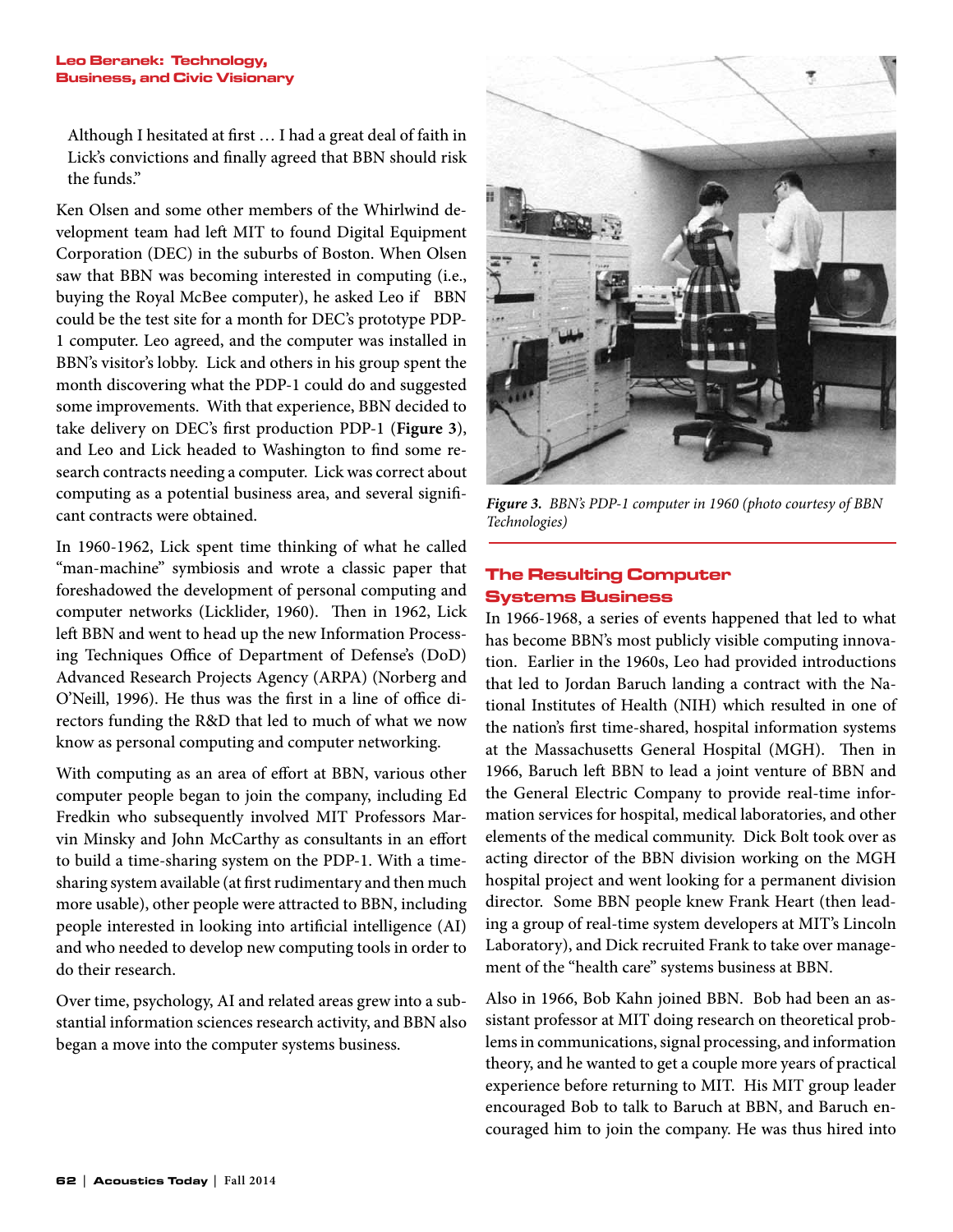BBN's information sciences division where he began to think about computer networks. Bob sent some of his research memos to ARPA, had a discussion with them, and became aware of ARPA's plan to develop a computer network, but didn't know it would actually happen.

In the latter half of 1968, ARPA did a competitive procurement for a company to develop a set of four packet-switches to form the communications backbone for a new kind of communications system to be known as the ARPANET. Although BBN may not have fully realized it at the time, BBN was well positioned to bid on the job. BBN was well-known to ARPA for its work in the artificial intelligence area and its programming language and operating system developments to support AI work; also, the leader of the ARPA office running the procurement was a computing-oriented psychologist (like Licklider). ARPA also knew and apparently appreciated the ideas in Bob Kahn's research memos because some of his ideas found their way into the request for bids to develop the packet switches. Finally, from their joint time at Lincoln Laboratory, Frank Heart was well known as a highly capable real-time systems developer to the individual in the ARPA office who was leading the procurement. Thus, even though a small company compared with some of the other bidders, BBN had good credibility.

With his real-time system-development leadership experience, BBN decided that Frank Heart was the person to lead BBN's effort to bid on, and hopefully build, the ARPANET packet switches. Bob Kahn played a key technical role of his own, in addition to bringing the other proposal team members up to speed on the concepts of packet switching. And several other real-time system software and hardware people Heart had brought to BBN helped with the system design. This small proposal team developed the design for a high performance, reliable, and innovative system.

In competition with many other companies, BBN won the contract and developed and delivered the four packet switches on-time in 1969. BBN was awarded follow-on contracts to expand the network and make it more operational. In 1972 Bob Kahn (like Licklider before him) moved from BBN to ARPA where he shaped much of the birth of the Internet. BBN continued to be one of the companies and institutions which participated in ARPA-sponsored internet working developments and experiments, activities that evolved into what today is the Internet.

During the 1966-1969 period just described, Leo was still at BBN. He supported the decision to bid on the ARPANET contract (leading to a fulfilling of an important part of the dream that Licklider first espoused while at BBN). More importantly, perhaps, the next generation of BBN people (after Licklider) had taken on the entrepreneurial, practicallybased, make-it-work, hire-smart-people (even if you don't know what you will do with them, e.g., Bob Kahn), culture of innovation that Leo had created at BBN. Leo's dream of moving BBN into the computer area was settled; from then on computing and information sciences would grow in diverse ways and be a bigger part of BBN's business than acoustics (Walden and Nickerson, 2011).

### Civic Leader

Leo Beranek ceased to be president of BBN in 1969 and, after two years as chief scientist, left the company in 1971. This provided Leo with additional time to get involved with other activities, including his becoming an important civic leader in the Boston area.

Since 1962 Leo had been involved with a team of men and women seeking to obtain the license to own and operate Channel 5 TV in Boston. The then owners of the station had various troubles that made it difficult to get licensed for a multi-year period. The team involving Leo was granted the FCC license to operate Channel 5 in 1972, after promising to air more local programming than any other station in the United States at the time (http://en.wikipedia.org/wiki/ WCVB-TV). Leo became president of the new Channel 5, and the channel became a great success. The New York Times, in a lengthy 15 February 1981 article, carried the headline, "Some Say This Is America's Best TV Station." Leo believes that the channel gained that status through the application of his long-stated premise that 'Each new person hired should raise the average level of competence of the organization." Leo retired from being president of Channel 5 in 1982.

Leo became president of the American Academy of Arts and Sciences in 1989. After serving the normal two-year term he was requested to continue for two more years. There he raised money for their endowment fund, cut down on expenses, raised dues, changed the health system, … prevailed on the elections committee to reduce the average age of new members and to raise the percentage of women inductees.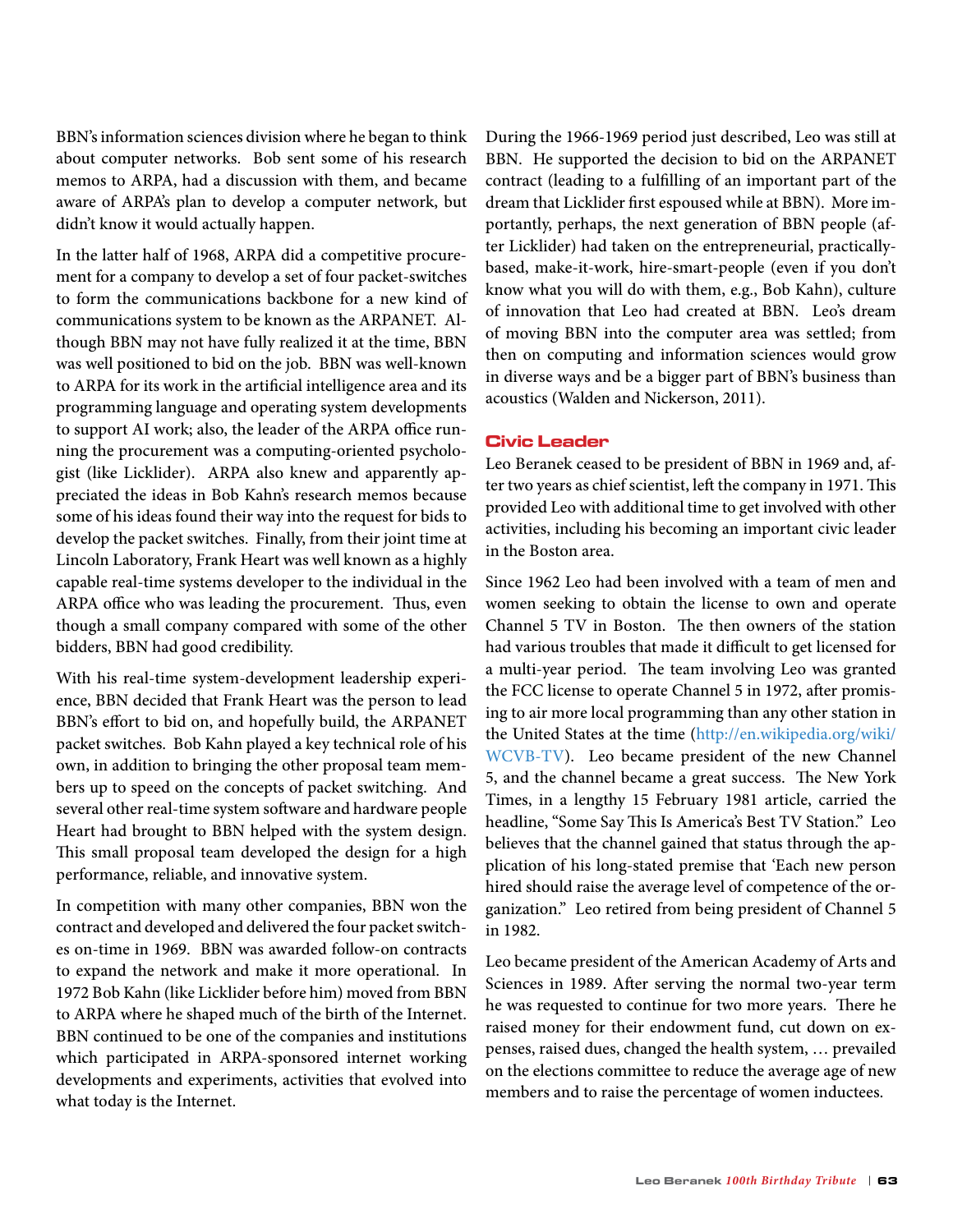In the 1950s, Leo and Bob Newman did work to improve the acoustics of the Boston Symphony Orchestra's (BSO) Tanglewood's Koussevitzky Shed in Lenox, MA. Well known to the BSO partly through his Koussevitzky Shed work, Leo was asked in 1968 to join the orchestra's newly formed Board of Overseers. He became chair of this group in 1977. In 1979 Leo took the lead in raising funds to erase the orchestra's deficit and to build an endowment. He also participated in other changes that left the orchestra on a firm footing. Thus, he became known in the Boston area as a fundraiser.

From 1984-1990, Leo was an Overseer of Harvard. There his science background and business operating experience could be put to use helping on the visiting committees for the Physics Department, Loeb Drama Center, Business School, and Biology Department. He also served on the Advisory Committee on Science, Technology and Public Policy at the John F. Kennedy School of Government.

Leo became a Council member of the Massachusetts Historical Society in 1986, Vice President in 1989, and has since been an honorary member.

To BBN and to each of the organizations noted in this section, Leo brought his science and technology background, his entrepreneurial and management skill, and his civic vision for making the world a better place.

# Acknowledgments

In preparing this note, I communicated with ex-BBN people Danny Bobrow, Paul Castleman, Jerry Elkind, Frank Heart, Bob Kahn, Steve Levy, and John Swets about BBN's transition into the field computing. I also drew heavily on several of the references. I thank guest editors Carl Rosenberg and Bill Cavanaugh for inviting me to prepare this note and for guiding me in its production; and I thank *Acoustics Today* editor Arthur Popper for his editorial suggestions and guidance. Most of all, I appreciate all that Leo Beranek has done to create the company I loved and worked at for 27 years and for all he has done to make the Boston region a better place to live.

## Biosketch



**David Walden** studied mathematics at San Francisco State College and computer science at MIT. In his technology and business career, he worked as a computer programmer at MIT Lincoln Laboratory; as a computer system designer at Norsk Data Elektronikk

(Oslo); and as a computer programmer, technical manager, chief quality office, and general manager at Bolt Beranek and Newman (BBN). He was on BBN's 7-person team that in 1969 developed the ARPANET packet-switches, the precursor technology to Internet routers. Since retirement from BBN, Mr. Walden has written books and published papers on methods for business improvement, computing history, and digital typesetting.

# References

- Abbate, J., (1996). Oral history interview of Leo Beranek, IEEE History Center, November 1996; see http://www.ieeeghn.org/wiki/index.php/ Oral-History:Leo\_Beranek\_(1996 )
- Alperin, J. Brown, A., Huang, J., Sandy, S. (December 2001). "Bolt, Beranek and Newman Inc.: A case history of transition," final project, MIT Course 6.933 (The Structure of Engineering Revolutions); see http://web.mit.edu/6.933/www/Fall2001/BBN.pdf
- Beranek, L. L. (1940a). "Precision measurement of acoustic impedance,"*The Journal of the Acoustical Society of America*, *12*(1), 3-13.
- Beranek, L. L. (1940b). "Acoustic impedance of commercial materials and the performance of rectangular rooms with one treated surface," *The Journal of the Acoustical Society of America*, *12*(1), 14-23.
- Beranek, L.L (2000), "Roots of the Internet: A Personal History," *Massachusetts Historical Review*, Volume 2, pp. 55-75.
- Beranek, L.L (2008), *Riding the Waves: A Life in Sound, Science, and Industry*, MIT Press.
- Geselowitz, M. (2005), Oral History interview of Leo Beranek, IEEE History Center, August 2005; see http://www.ieeeghn.org/wiki/index.php/ Oral-History:Leo\_Beranek\_(2005)
- Licklider, J.C.R. (1960), "Man-computer symbiosis," *IRE Transactions on Human Factors in electronics*, Volume HFE-1, pp 4-11.
- Melone, D., and Wood, E. (2005). *Sound Ideas: Acoustical Consulting at BBN and Acentech*, Acentech Incorporated, Cambridge, MA.
- Nickerson, R. and Walden, D. (2005). Bolt Beranek and Newman—The first 40 years, *IEEE Annals of the History of Computing,* Volume 27, No. 2.
- Nickerson, R. and Walden, D. (2006). Bolt Beranek and Newman—The first 40 years part 2, *IEEE Annals of the History of Computing,* Volume 28, No. 1.
- Norbert, A.L. and O'Neill, J. (1996). *Transforming computer Technology: Information Processing for the Pentagon, 1962-1968*, Johns Hopkins University Press.
- Swets, J.A. (2010). *Tulips to Thresholds: counterpart Careers of the Author and Signal Detection Theory*, Peninsula Publishing.
- Walden, D., and Nickerson, R., editors (2011). *A Culture of Innovation: Insider Accounts of Computing and Life at BBN*, Waterside Publishing, East Sandwich, MA; see http://walden-family.com/bbn/bbn-print2.pdf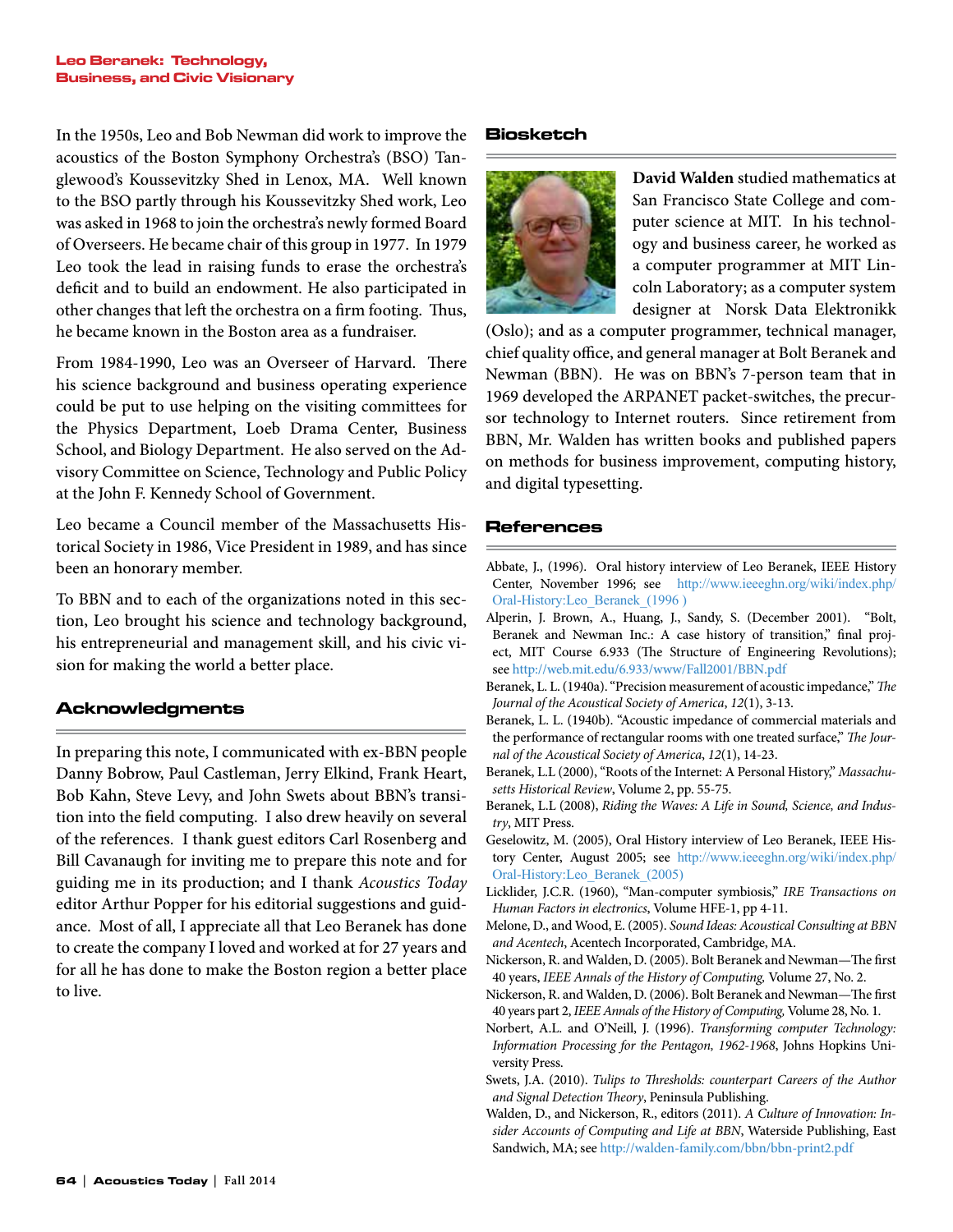#### How Leo has Come Into My Life

Leo Beranek is well known as a brilliant physicist, with the mathematical and scientific skills to delve into serious problems with vigor and success. Even better he is always eager to question and change his mind when new ideas come along. But a lone scientist, however brilliant, is often not enough. You need a team to really make breakthroughs, and Leo has a special gift for attracting, encouraging, and guiding teams of brilliant people. One of the many friends attracted to Leo's circle changed my life by introducing me to my physicist and life partner Harriet. She was an ex-BBNer with copies and a working knowledge of Morse's 'Vibration and Sound' and Beranek's 'Acoustics,' essential companions to my work.

Leo came into my life personally many years ago when he attended one of my lectures to the Boston Audio Society, a wonderful group of music-loving, no-nonsense nerds. Leo was a member and fit right in. He was full of good questions, suggestions for articles I could read, and encouragement. Buoyed by his enthusiasm I started sending him my writing for comments. He read quickly and carefully, full of comments and suggestions. I have attempted to do the same for him. We started a too-infrequent habit of meeting for lunch or at his apartment in Harvard Square, where we talked for hours about the latest theories of hearing and acoustics. Leo became an essential part of my team, and I am enormously grateful for his encouragement and guidance, and rejoice that he is still actively questioning standard theory and searching for better. We need him.

# **David Griesinger** *Cambridge, MA Dgriesinger@verizon.net* Charmer Communication Control Communication Charmer

#### Treasured Praise

"This is fantastic work! We would have done the same if we'd just had those tools," commented Leo Beranek in front of a thousand-person audience after my plenary talk in ICA 2013, in Montreal. This comment meant a lot to me, since Leo—of anyone in the world—knows about the research of concert hall acoustics. Leo's all-encompassing work on concert halls, *Concert Halls and Opera Houses: How They Sound*, was published at the time when I was starting my master's thesis. It was the first and the only book that I read from cover to cover during my studies. Leo's writing style —merging music, engineering, and architecture— is so compelling that everybody can read his text. Moreover, his work and books have set the basis of all our current research and it is very easy to go forward with such well documented research.

#### **Tapio Lokki**

*Associate Professor at Aalto University, Finland Tapio.lokki@aalto.fi*

I first met Leo at an ASA meeting in the late 1990s when I was a graduate student, at a book signing event for his Concert Halls and Opera Houses 1996 book. That was the first time he flashed his wonderfully joyful grin at me; he was warm and encouraging to my young self, not at all aloof or standoffish as I may have expected from someone so famous. As the years have passed, he has always remained that way – warm and encouraging, while still telling it as he sees it. I had the opportunity to accompany Leo on a recent trip between Montreal (where we attended the ASA and ICA meetings) and Toronto (for the 2013 ISRA). One thing you may or may not be aware of is how charming Leo can be, particularly with ladies! While we were waiting (longer than seemed usual) to pre-board the plane, Leo was regaling other passengers sitting near us with stories from his life; everyone (particularly the older women) oohed and aahhed, marveling that he was 98 years old at the time as he is so apparently full of life and joy. I am grateful for every historical nugget, piece of advice, and heartwarming smile he has shared with me. Leo is an ongoing inspiration, and I am humbled to count myself now amongst his friends and not simply one of his many admirers –thank you.

#### **Lily Wang**

*Professor, University of Nebraska Lwang4@unl.edu*